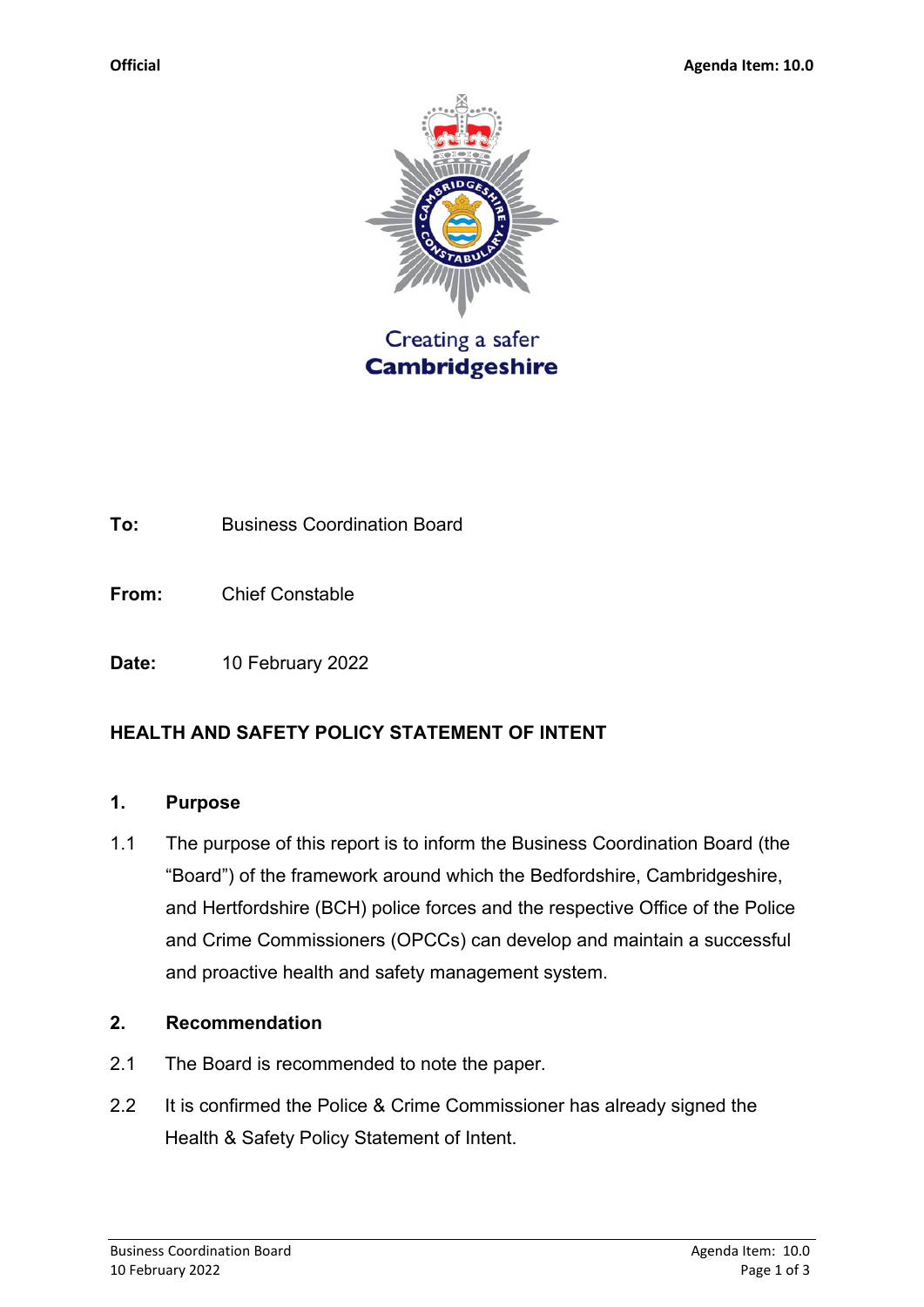## **3 Background**

- 3.1 It is the policy of each respective Commissioner and Chief Constable (referred to here for the purposes of this report as the "Commissioner") to ensure so far as is reasonably practicable that sound health & safety management underpins all operational policing and business objectives.
- 3.2 The Commissioner is responsible for strategic oversight and will support the Chief Constable through effective scrutiny and audit.
- 3.3 The Chief Constable is responsible for implementation and the day to day management of health & safety within Cambridgeshire Constabulary.

## **4 Health and Safety Framework**

## **4.1 Police and Crime Commissioners**

- 4.1.1 The role of the Commissioner is to ensure effective and efficient policing, set policing objectives, set budgets and to hold Chief Constables to account.
- 4.1.2 In particular, the Commissioner will ensure, so far as is reasonably practicable, that they:
	- keep abreast of any significant developments in health and safety
	- consider health and safety implications when setting objectives, making decisions or establishing policy
	- provide Chief Constables with adequate resources to enable them to effectively manage health and safety
	- review health and safety performance and policy in conjunction with the Chief Constables
	- encourage and assist Chief Constables with the development of a positive health and safety culture
	- ensure the health and safety of their own employees.

# **4.2 Chief Constables**

4.2.1 The Chief Constables are responsible for setting the strategic direction and for operational management of health and safety within their force